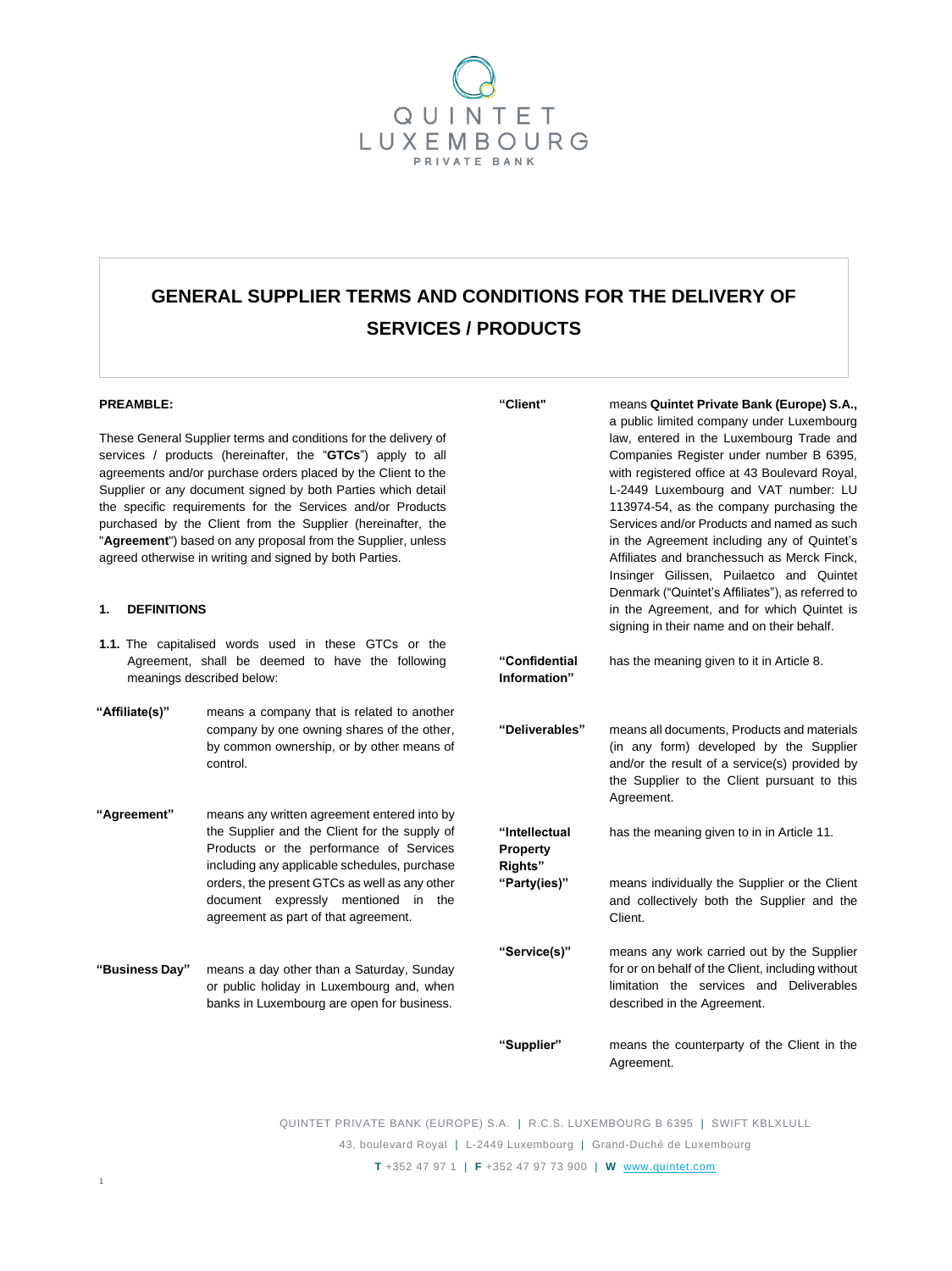

#### **1.2. Interpretation**

- (i) The headings in the Agreement and in the GTCs are inserted for convenience only and shall not affect the interpretation of any of its provisions.
- (ii) Reference to any statute, statutory provision or statutory instrument includes a reference to that statute, statutory provision or statutory instrument together with all rules and regulations made under them as from time to time amended, consolidated or re-enacted.

#### **2. APPLICATION OF TERMS**

- **2.1.** The Agreement, comprising these GTCs, constitutes the entire agreement between the Parties with respect to the subject matter of the Agreement and supersedes and extinguishes any representations and understandings previously given or made, other than those contained herein and no variation shall be effective unless contained in a written document which is dated and refers to the Agreement and has been signed by an authorised representative of the Supplier and countersigned by an authorised representative of the Client.
- **2.2.** These GTCs are intended to be applied to all proposals, orders and/or contracts concluded between the Supplier and the Client, and this applies to all Services provided by the Supplier. The Client therefore expressly rejects the applicability of any general terms and/or conditions of the Supplier to the Agreement, except if and to the extent otherwise expressly agreed in writing between the Parties.
- **2.3.** No terms or conditions endorsed upon, delivered with or contained in the Supplier's quotations, proposals, acknowledgements or orders, specifications or similar documents will form part of the Agreement, and the Supplier waives any right which it otherwise might have to rely on such other terms or conditions.

#### **3. OBLIGATIONS REGARDING THE DELIVERY OF PRODUCTS AND SERVICES**

- **3.1.** The Supplier undertakes to provide Services and/or deliver Products to the Client on a non-exclusive basis, unless otherwise agreed in writing, with a continuous Service in accordance with the Agreement, comprising these GTCs, except in cases of force majeure, as defined in the GTCs.
- **3.2.** In providing the Services and delivering the Products, the Supplier shall:
	- (i) perform and/or deliver the Services and/or Products in good faith and render the Services and/or Products in a timely and professional manner consistent with the highest industry standards with professional care and skill, including, without limitation, the timely delivery of any and all Deliverables;
	- (ii) Deliver the complete order of Products, unless partial deliveries have been agreed; all Products shall be

packed properly and sufficiently at the Supplier's own expense;

- (iii) ensure that the Services and/or Products will conform with all descriptions, standards and specifications set out in the Agreement, and that the Deliverables shall be fit for any purpose that the Client expressly or impliedly makes known to the Supplier;
- (iv) comply with the code of conduct as attached hereto, policies, practices and procedures of the Client and its customers as applicable to the Services and Products and as disclosed to the Supplier from time to time (collectively, "Relevant Policies"). The Supplier shall immediately report any alleged or suspected violations of the Relevant Policies to the Client.
- (v) use personnel who are suitably skilled and experienced to perform tasks assigned to them, whose good repute and reputation has been verified. The Supplier undertakes immediately to inform the Client about any problems or the behaviour of its employees which may affect the performance of the Service, and the image and good reputation of the Client.
- (vi) comply with the provisions of any applicable law with regard to taxation, employment, social security, secondment and residence of foreigners, and guarantees that its staff, and more particularly the staff in charge of performing the Services provided for in the Agreement, are in good standing as regards tax law, employment law, social security, and the secondment and residence of foreigners.
- (vii) be responsible for all taxes and duties resulting from the Agreement and shall make all tax and social security deductions on payments made to its employees, consultants or representatives.
- (viii) comply with any additional obligations as set out in the specification of the Agreement.
- **3.3.** If, in order to provide the Services or Products, the Supplier makes staff members available to the Client, the Supplier will ensure that its staff members: (i) read and accept as mandatory all documentation (including, where applicable, codes of conduct or internal policies) provided by the Client relating to health and safety, the confidentiality and protection of personal data (including the Group Policy on the protection of HR data); and (ii) comply with all applicable rules on these matters in force at the Client's premises. These persons shall, in any event, remain under the permanent authority of the Supplier. The Supplier represents and warrants that it has complied with all the legal and administrative formalities arising under any applicable law. It further declares that these GTCs will continue to be complied with for so long as the Supplier's employees provide Services and/or Products to the Client.

QUINTET PRIVATE BANK (EUROPE) S.A. | R.C.S. LUXEMBOURG B 6395 | SWIFT KBLXLULL 43, boulevard Royal | L-2449 Luxembourg | Grand-Duché de Luxembourg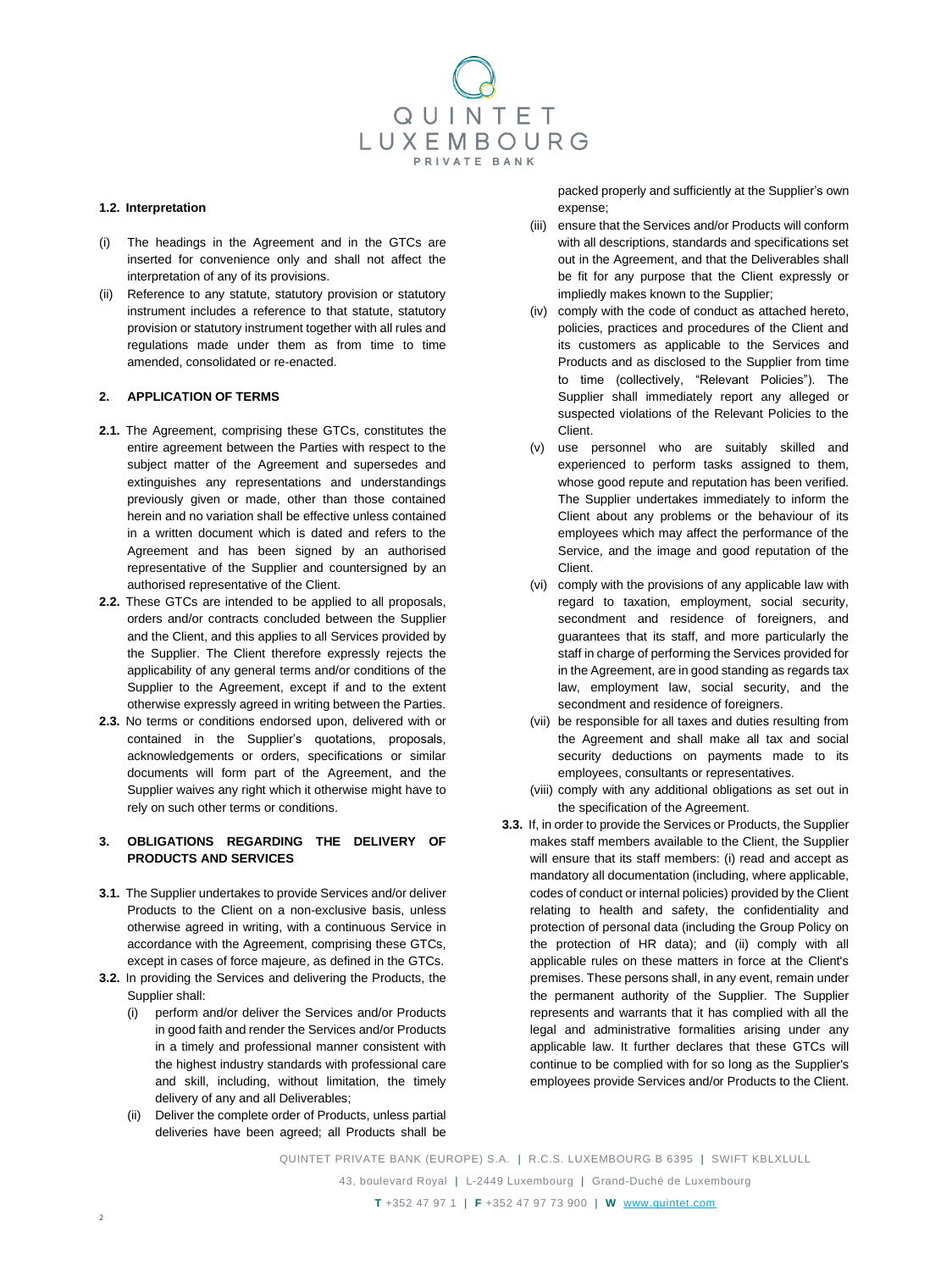

#### **4. PRICE, FEES, INVOICING AND PAYMENT**

- **4.1** The Supplier shall be remunerated by the Client in accordance with the terms and conditions set out in the Agreement.
- **4.2** The agreed prices and fees are fixed during the term of the relevant Agreement. All costs associated with Supplier performance of the Agreement are deemed to be included in the price, except if stated otherwise and agreed upon by both Parties.
- **4.3** If the invoice does not fulfil the requirements specified by the Client or if the Client does not agree to the content of all or part of the invoice or believes that the Services and/or Products specified in the invoice have not been supplied or have not been supplied fully or in the agreed quality, the Client may suspend payment of the entire invoice or the disputed part thereof. The Client is not in default in such a case. In such a situation the Supplier is not entitled to suspend all or any part of its Services and/or Products, nor to terminate the Agreement. In any event the Supplier may in no case suspend its Services and/or delivery of Products or terminate the Agreement before the Parties have gone through the escalation procedure as referred to in article 23.2.

#### **5. INSURANCE**

- **5.1** During the term of the Agreement, the Supplier of Services shall maintain in force, with a reputable insurance company, professional indemnity insurance and a civil liability cover for itself and its employees to cover the liabilities that may arise under or in connection with the Agreement and undertakes to provide a copy of this policy at the Client's request.
- **5.2** The Supplier of Services shall ensure that its insurance policy/policies include provisions whereby in the event that the insurer makes a pay-out, the insurer pays the respective amount directly to the Client or assigns to the Client in advance all claims to one or more payments of insurance monies, to the extent that these claims relate to damage for which the Supplier is liable towards the Client on the basis of the Agreement.

#### **6. SUPPLIER REPRESENTATIONS AND WARRANTIES**

- **6.1.** The Supplier represents, warrants and covenants that:
	- (i) The Supplier has the full power and authority to enter into the Agreement and to perform its obligations hereunder, including the right to grant the rights and assignments granted herein, without the need for any consents, approvals, immunities, assignments, releases or other rights not yet obtained;
- (ii) The Supplier, its employees and/or any persons involved in the delivery of the Services agree to be bound by the assignments of IP-rights, confidentiality and non-disclosure obligations as set forth in the present GTCs;
- (iii) the Services performed by Supplier shall not infringe, misappropriate or violate any patent, copyright, trademark, trade secret, publicity, privacy or other rights of any third party.

#### **7. LIABILITY OF THE SUPPLIER**

- **7.1.** The Supplier shall be liable and indemnify the Client for any losses and/or for any damage which arises in connection with the Agreement and is attributable to the Supplier.
- **7.2.** The Supplier indemnifies and shall compensate the Client in respect of any claims from third parties (including, but not limited to, subcontractors, the tax and customs authorities, social security bodies or third parties regarding infringement of intellectual property rights), howsoever named, in respect of the damage suffered and/or payment arrears and/or costs associated with the Agreement, unless such damage, payment arrears or costs cannot be attributed to the Supplier.
- **7.3.** Supplier For the purpose of this clause, damages is defined as any and all damages, losses, expenses or detriment suffered by the Client; and which shall at least include:
	- (i) All reasonable costs to mitigate the damage and protect the Client's rights;
	- (ii) All reasonable costs to have the Services of the Supplier (re)performed and/or Products (re)delivered;
	- (iii) All reasonable costs incurred for emergency or fallback-measures, such as the use of other systems or hire;
	- (iv) Additional personnel or payment of overtime for the Client's personnel;
	- (v) All reasonable costs resulting from loss of data or loss of data confidentiality;
	- (vi) All legal fees;
	- (vii) All supervisory fines; and
	- (viii) Loss of profits, revenue, turnover, goodwill or business opportunity.

QUINTET PRIVATE BANK (EUROPE) S.A. | R.C.S. LUXEMBOURG B 6395 | SWIFT KBLXLULL 43, boulevard Royal | L-2449 Luxembourg | Grand-Duché de Luxembourg

**T** +352 47 97 1 | **F** +352 47 97 73 900 | **W** [www.quintet.com](http://www.quintet.com/)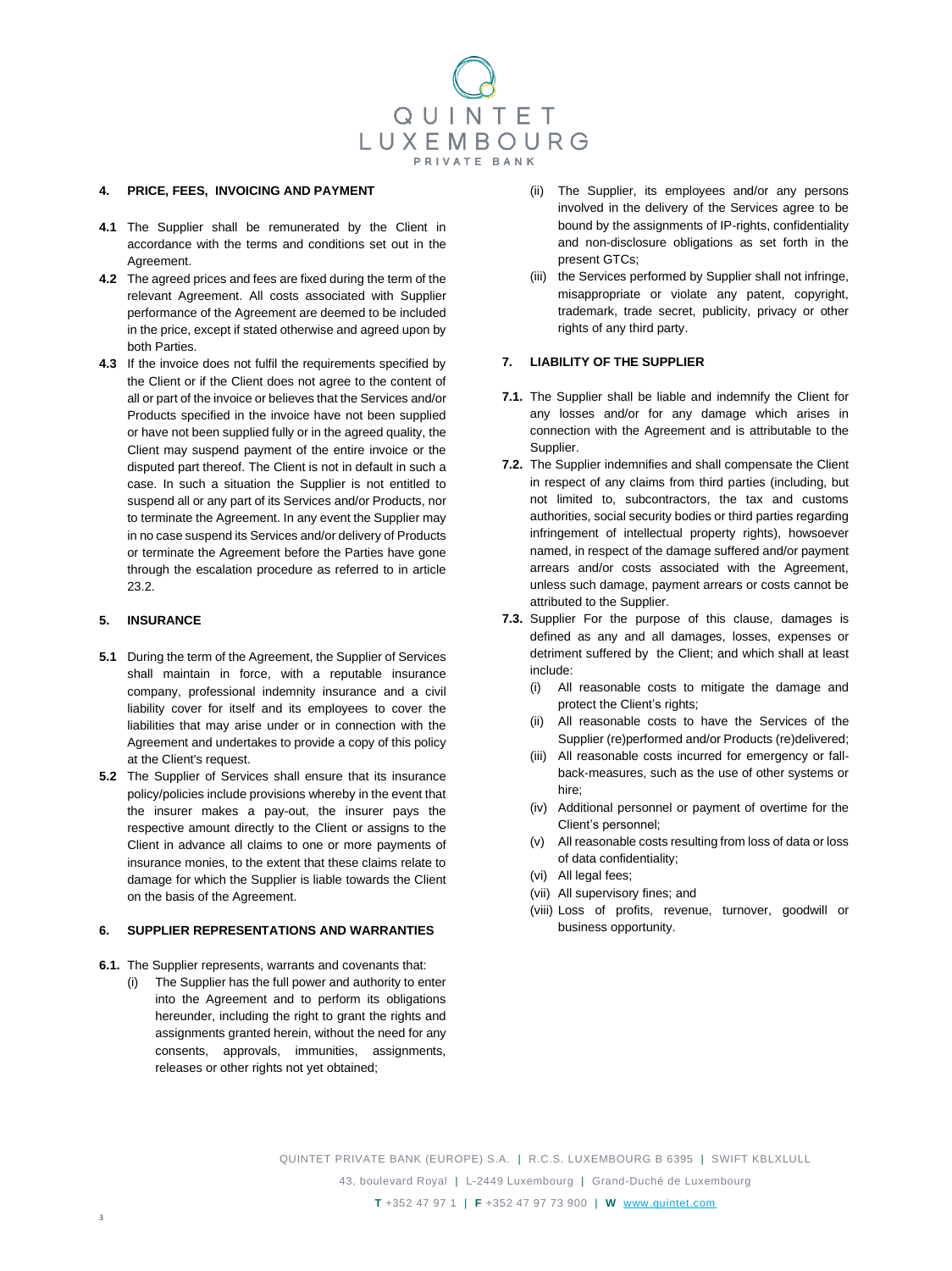

#### <span id="page-3-0"></span>**8. CONFIDENTIALITY UNDERTAKING**

- **8.1.** The existence of the Agreement and its terms are confidential. In furtherance of the Agreement, Client may have disclosed and will disclose "Confidential Information" (as defined below) to the Supplier. The Supplier receiving such Confidential Information from the Client shall maintain the confidentiality of the Confidential Information, on the terms set forth below, and shall use such Confidential Information only for the benefit of the Client and within the scope of performance of its obligations under the Agreement, and for no other purpose.
- **8.2.** For the purposes of this Agreement, "Confidential Information" means:
	- (i) any and all information that can reasonably be construed to be confidential and that relates to the Client's business.
	- (ii) all analyses, compilations, studies, proposals and other documents which the Client, the Supplier, their employees, workers (or, when the Agreement expressly authorises this, their subcontractors or advisers) have prepared and which incorporate, refer to or simply result from the information, opinions and forecasts referred to above.
	- (iii) any information communicated by the Client to the Supplier is also deemed confidential and obliges the recipient not to disclose it to third parties.
- **8.3.** Without prejudice to the above, the Supplier shall be entitled to reveal, to the extent necessary, all or part of the Confidential Information:
	- (i) Which is into the public domain (other than in breach of this Agreement), or
	- (ii) Which the Client has accepted in writing that it may be freely communicated, or
	- (iii) Which, after reasonable and lawful attempts have been made to prevent such disclosure, may be required from the Supplier by virtue of the decision of a competent court or of an instruction given in connection with legal proceedings; or under any law or any regulation having the effect of law.
- **8.4.** The Supplier will ensure that its employees and agents and - when the Agreement expressly authorises this - its subcontractors or advisers keep such information confidential, subject of course to any legal obligation to disclose it, particularly to the supervisory authorities to which they may be subject.

**8.5.** Breach of confidentiality undertaking - criminal penalties

The Supplier is aware that all the Confidential Information which it or its employees, workers, and - when the Agreement expressly authorises this - its subcontractors or advisers, may obtain by any means or from any person, concerning the Client or a customer of the Client, are protected by bank and business confidentiality and that any communication of this Confidential Information to third parties made in breach of these rules is subject to criminal penalties, in particular under Articles 458 et seq. or 309 et seq. of the Penal Code. Furthermore, any act constituting a computer-related offence, such as the fraudulent introduction, deletion, modification, alteration, falsification of data from the computer system and interference with the functioning of the computer system, is subject to criminal penalties, in application of Articles 509-1 to 509-7 of the Penal Code.

The Supplier will inform its employees, workers or - when the Agreement expressly authorises this - its subcontractors or advisers of the criminal sanctions which they would personally incur if they breach bank and business confidentiality and in cases where they may commit computer related offences. Moreover, the Supplier, which will ensure that this obligation is imposed on its employees, workers or - when the Agreement expressly authorises this - its subcontractors or advisers, undertakes not to keep or take away from the Client's premises any of the latter's Confidential Information, and, in particular, any of the documents prepared in connection with the Agreement, on any medium whatsoever, including any document, information, data of any kind and any form which the Supplier, its employees, workers or - when the Agreement expressly authorises this - its subcontractors or advisers could have seen, read, and more generally know or have in their hands for whatever reason.

#### **9. ANTI-BRIBERY AND ANTI-CORRUPTION**

- **9.1.** The Supplier shall comply with all applicable laws and regulations relating to anti-bribery and anti-corruption, including but not limited to such laws of the countries in which the Supplier has operations and of the countries where the Client and/or its Affiliates have operations ("**Anti-Bribery Laws**") and shall not engage in any activity, practice or conduct which would constitute an offence under any such applicable law and regulations.
- **9.2.** The Supplier shall have and maintain in place throughout the term of the Agreement its own policies and procedures to ensure that it and any of its employees, agents, suppliers and contractors, who provide Services under this Agreement, comply with the Anti-Bribery Laws and shall enforce them where appropriate. At the request of the Client made at any time, the Supplier shall demonstrate its compliance with this Article 9, by providing documents and data requested by the Client, and by other reasonable means requested by the Client. Any breach of, or noncompliance with, any undertakings under this Article 9 shall be reported by the Supplier to the Client as soon as it becomes aware of such occurrence.
- **9.3.** The Supplier also undertakes not to pay any commission, in any form whatsoever (cash, benefits in kind, gifts, etc.) to the Client's employees, with the sole exception of any customary (year-end) gifts of low value, within the spirit of the Client's gift policy.

QUINTET PRIVATE BANK (EUROPE) S.A. | R.C.S. LUXEMBOURG B 6395 | SWIFT KBLXLULL 43, boulevard Royal | L-2449 Luxembourg | Grand-Duché de Luxembourg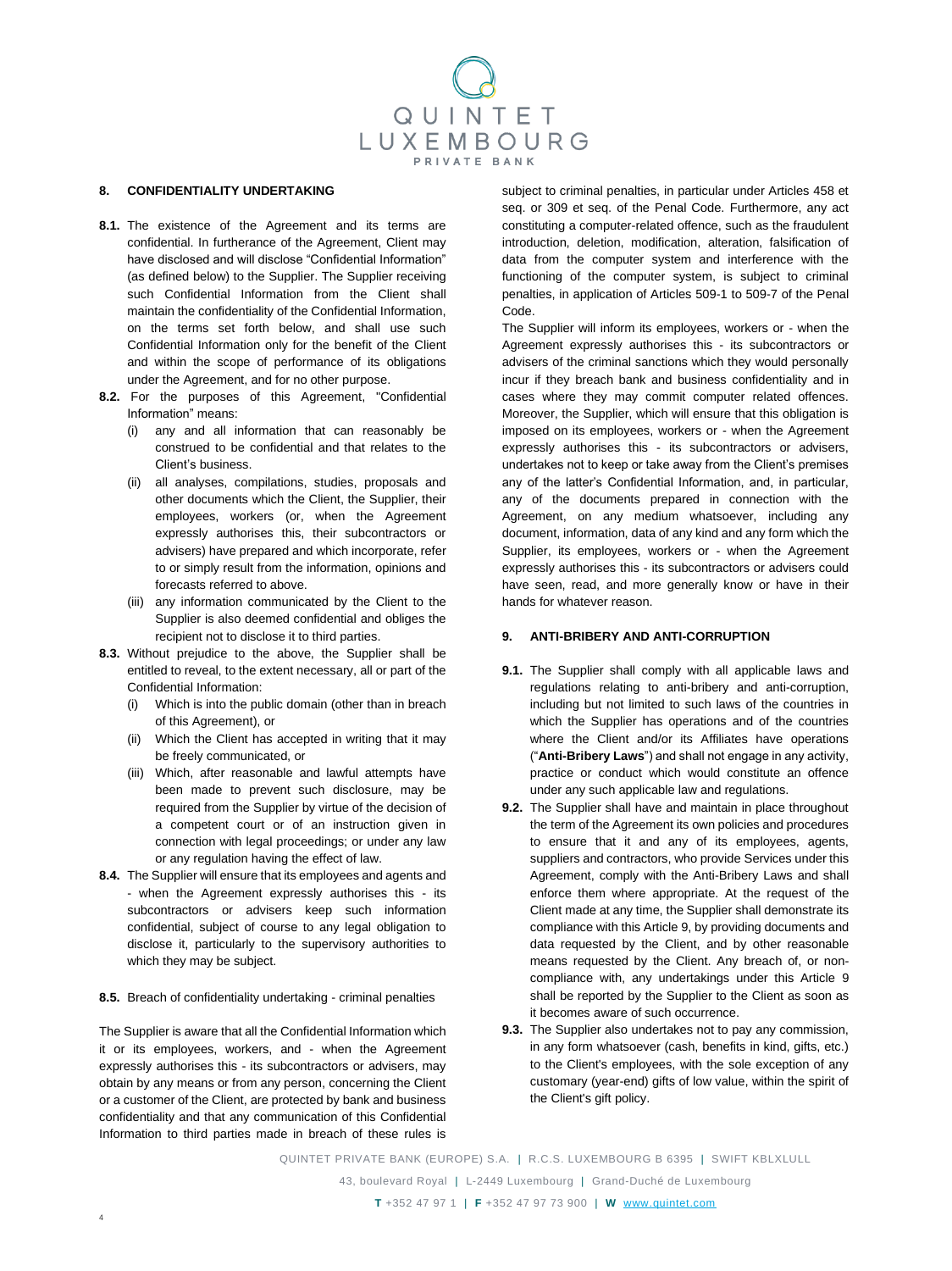

#### **10. NON-SOLICITATION**

- **10.1.**Throughout the term of the Agreement and for a period of one year after its expiry, the Supplier undertakes not to take any steps to employ, or to attempt to employ, either directly or indirectly or for any reason whatsoever, any of the Client's employees or any (independent) person engaged with any Services which are relevant to this Agreement, except with the Client's prior written consent.
- **10.2.**If the Supplier does not comply with this obligation, it undertakes to compensate the Client by paying it without delay a lump sum equivalent to 12 months of the employee's salary, without prejudice to any other rights or remedies of the Client. Such compensation shall also include the sum of the selection, recruitment and training costs incurred for the employee in question.

#### <span id="page-4-0"></span>**11. INTELLECTUAL PROPERTY RIGHTS**

- **11.1.**The Client is the owner or the licensee of (i) its name, logo, domain names, used or appearing on its documents and website (ii) any intellectual property rights in connection with its name, logo, website content, products and/or services ("Intellectual Property Rights"). The Supplier agrees not to copy or use the name, domain name and/or the Intellectual Property Rights in any manner, without the prior written consent of the Client. All documentation belonging to the Client is subject to copyright and may not be copied or reproduced without its written consent.
- **11.2.**All rights, including intellectual property rights, which arise in the performance of the Agreement and do not concern an adjustment to existing works for which the rights are held by the Supplier accrue entirely to the Client irrespective of whether such objects have come into being or been created at the Client's workplace or elsewhere, during or outside agreed working hours. Such rights are transferred by the Supplier to the Client with effect from the time at which such rights arise, which transfer the Client hereby accepts. Where such transfer requires any further legal act on the part of the Supplier, the Supplier gives the Client an unconditional and irrevocable authorization to conduct such legal acts on behalf of the Supplier. The Supplier shall do everything necessary to ensure that the desired transfer of rights actually takes place.

#### **12. PROCESSING OF PERSONAL DATA**

- **12.1.**Each Party undertakes to respect the applicable data protection legislation, including EU General Data Protection Regulation 2016/679 ("GDPR"), as well as any applicable national implementing, executing or supplementing provisions, and to ensure compliance with such legislation by its personnel, agents, and representatives, subcontractors and advisors.
- **12.2.**If the Supplier would be required to perform certain Services as 'data processor' or as a 'sub-processor' (within the meaning of the applicable data protection legislation) upon instructions and on behalf of the Client (acting as 'data controller') or following the instructions of the Client's own client (in which case the Client will itself be a 'data processor' and its client the 'data controller'), a specific agreement shall be put in place as required by article 28(3) of the GDPR.
- **12.3.**For the purposes of this Agreement, "Personal Data", "Data Subject", "Controller" and "Processor" shall have the meaning given in the applicable Data Protection Laws.
- **12.4.**The Supplier shall take appropriate technical and organizational measures in such a manner that processing will meet the requirements of the applicable Data Protection Laws and ensure the protection of the rights of the Data Subject.
- **12.5.**The Supplier shall not transfer Personal Data and does not make Personal Data accessible to a location outside the European Economic Area.
- **12.6.**The Supplier shall process Personal Data solely in accordance with the provisions of this Agreement and the applicable Data Protection Laws.

#### **13. INTUITU PERSONAE - INVOLVEMENT OF A THIRD PARTY**

- **13.1.**The Agreement is concluded on an *intuitu personae* basis in consideration of the expertise of the Supplier. Any recourse to third Parties by the Supplier for the performance of the Service (whether in whole or part) requires the Client's prior written consent. The Supplier undertakes to provide the Client with all useful information relating to this third party so that the Client may make an informed decision. The Supplier remains responsible and liable for the fulfilment of its obligations which are executed by such third party. The Client can at all times withdraw its consent for any third party if it has reasonable grounds to do so. In any event the Supplier shall ensure that any third party shall comply with the terms and conditions of this Agreement
- **13.2.**Third Party means any company or person who is not the Supplier. For the avoidance of doubt, subsidiaries and associated companies of the Supplier are included in this definition of Third Party.

QUINTET PRIVATE BANK (EUROPE) S.A. | R.C.S. LUXEMBOURG B 6395 | SWIFT KBLXLULL 43, boulevard Royal | L-2449 Luxembourg | Grand-Duché de Luxembourg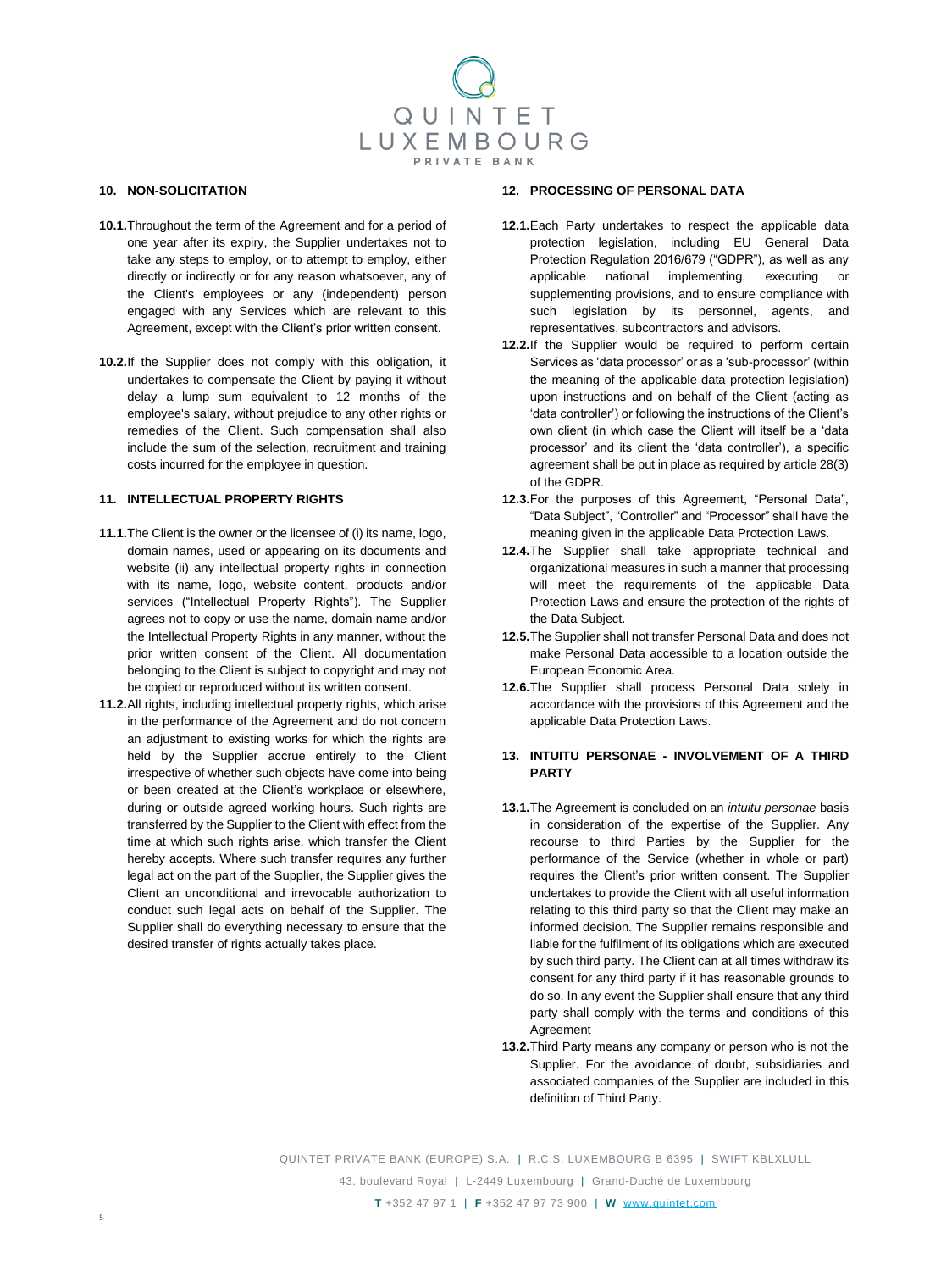

#### **14. DURATION AND TERMINATION**

- **14.1.**The Agreement shall be effective on the date of the beginning of business relationships between the Parties or, at the latest, on the start date of the Agreement entered into between the Supplier and the Client and can be terminated in accordance with the termination provisions as set out and agreed upon by both Parties in the Agreement.
- **14.2.**Notwithstanding the preceding provision, the Agreement or certain Services and/or delivery of Products may be terminated at any time by each Party with immediate effect in case of material breach of the other Party.

A "material breach" within the meaning of this Agreement shall mean any breach of any of the essential obligations of a Party under this Agreement and which renders the future collaboration between the Parties impossible or unreasonably difficult.

The following circumstances constitute a material breach by the Supplier, without limitation thereto:

- (i) Non-compliance with its legal and/or regulatory and/or statutory obligations;
- (ii) A breach of a term of the Agreement for which the Client has given a written notice to the Supplier with a reasonable term for remediation and the breach has not been remedied by the Supplier within the period specified in the notice;
- (iii) Non-compliance with contractual obligations as described in the Agreement (such as but not limited hereto: a breach of the general data protection obligations, a breach of the confidentiality obligations, non-compliance with the agreed deadlines for delivery of Services, poor or unprofessional quality of the Services and/or Products, non-compliance with the applicable laws and regulations, non-compliance with the obligations on anti-bribery and anticorruption);
- (iv) Failure by the Supplier to inform the Client of the existence of legal proceedings or any other facts that might have adverse effects on the Client's reputation;
- (v) Failure by the Supplier to perform the obligations imposed on it by the Agreement to the satisfaction of the Client, after formal notice has been sent to it in writing to this effect.
- **14.3.**If any Party discontinues its business operations, files or is filed against it, a petition in bankruptcy, liquidation, dissolution or any similar proceedings, or is declared bankrupt or insolvent under any law relating to bankruptcy and/or insolvency, the Agreement will be automatically terminated when the other Party is informed hereof.
- **14.4.Change of control**: In the event that a third party acquires a majority of the issued share capital in the Supplier or the assets that the Supplier uses in the performance of the Agreement are transferred to a third party, Supplier shall inform the Client about that takeover or transfer as soon as possible, but ultimately within 10 Business Days after the

takeover or transfer has been effected. The Client shall have the right to terminate the Agreement with immediate effect during a period of six months after the take-over or transfer.

**14.5.Effect of Termination**. Upon the effective date of any expiration or termination of the Agreement, the Supplier shall immediately cease performing any Services under this Agreement. Termination of this Agreement by either Party shall not act as a waiver of any breach of the Agreement and shall not act as a release of either Party from any liability for breach of such Party's obligations under the Agreement. Neither Party shall be liable to the other for damages of any kind solely as a result of terminating this Agreement in accordance with its terms, and termination of this Agreement by a Party shall be without prejudice to any other right or remedy of such Party under this Agreement or applicable law. Upon any expiration or termination, the Supplier shall promptly return and deliver to the Client (i) all the Confidential Information, and (ii) all the documentation and other materials for which the Client has paid the Supplier.

#### **15. NOTICES**

- **15.1** Any notice or other communication required by the Agreement shall be in writing and sent by registered mail or e-mail to the agreed contact person(s) as set out in the Agreement.
- **15.2** The Client cannot guarantee that third parties may not obtain access, read and then modify information and documentation transmitted by e-mail or mail. The Client assumes no liability for damages to the Supplier or to third parties resulting from the transmission of e-mails or mails.

#### **16. PUBLICITY**

- **16.1.**The Supplier may in no way use the name of the Client or that of its business associates for advertising purposes without the prior written consent of the Client and/or its business associates.
- **16.2.**The Supplier shall not issue any communication (e.g. public reference, press release, use of trademarks, use of trade names or other announcement) in relation to the Client without the prior written approval of the Client or unless such communication is required by law, in which case the Supplier shall inform the Client as soon as possible before such communication.

#### **17. FORCE MAJEURE**

- **17.1.**Neither Party shall be liable for any delays or nonperformance resulting from circumstances or causes beyond its reasonable control (i.e. Force Majeure Event') .
- **17.2.**For the purpose of this Agreement, a "Force Majeure Event" means an event beyond the control of the Parties,

QUINTET PRIVATE BANK (EUROPE) S.A. | R.C.S. LUXEMBOURG B 6395 | SWIFT KBLXLULL

43, boulevard Royal | L-2449 Luxembourg | Grand-Duché de Luxembourg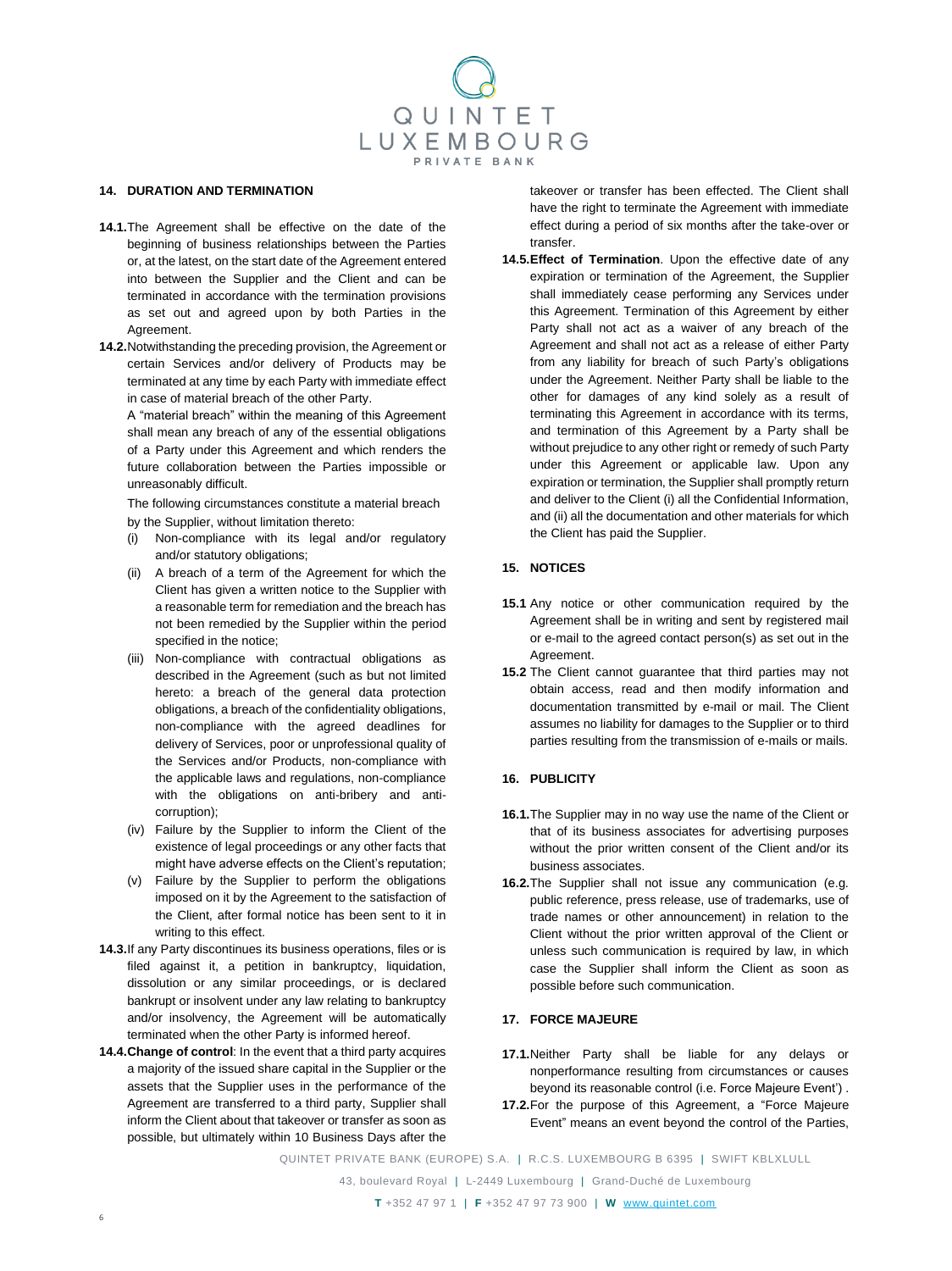

which prevents a Party from complying with any of its obligations under this Agreement, including but not limited to: an act of God, peril of the sea, accident of navigation, way, sabotage, riot, act of terrorism, insurrection, civil commotion, national emergency (whether in fact or law), martial law, fire, lightning, flood, cyclone, earthquake, landslide, storm or other adverse weather conditions, explosion, power shortage, nationwide or state wide strike, epidemic or pandemic including COVID-19, quarantine, radiation or radioactive contamination to the extent that the act, event or cause. Neither party is responsible for any failure to perform its obligations under this Agreement, if it is prevented or delayed in performing those obligations by a Force Majeure Event.

#### **18. ENTIRE AGREEMENT – NULLITY**

- **18.1.**The Agreement between the Supplier and the Client, including its annexes, expresses all the obligations entered into between the Parties.
- **18.2.**If a provision of the Agreement is or becomes illegal, invalid, void or unenforceable, this shall not affect the validity or enforceability of any other provision of the Agreement. Parties will agree on a new provision with the same purpose, on the condition that the spirit of the original provision of the Agreement is affected as little as possible.

#### **19. AMENDMENTS AND MODIFICATIONS**

**19.1.**No amendment or modification of the Agreement shall be valid unless made in a writing executed by all Parties.

#### **20. LIMITATIONS ON WAIVER**

**20.1.**No waiver by any Party of any term or condition of the Agreement shall be construed to be a waiver of such term or condition in the future, or of any preceding or subsequent breach of the same or any other term or condition of this or any other agreement, nor shall any such waiver be binding unless written.

#### **21. SURVIVAL**

**21.1.**Any provisions of the Agreement that by their nature extend beyond the termination or expiration of the Agreement shall remain in effect, including provisions regarding confidentiality, non-solicitation, governing law and disputes, warranty, indemnification, intellectual property rights, liability and survival.

#### **22. BINDING EFFECT**

**21.1** All provisions of this Agreement and GTCs shall inure to the benefit of, and be binding upon, the Parties and their successors-in-interest, permitted assigns, administrators, and devisees.

#### **23. GOVERNING LAW AND JURISDICTION**

- **23.1.**The Agreement is subject to the law of the Grand Duchy of Luxembourg.
- **23.2.**If a dispute arises between the Parties in connection with the Agreement, at the request of either Party the dispute is to be discussed by the representatives of both Parties who are responsible for the day-to-day implementation of the Agreement. If the consultation between these representatives does not lead to a resolution of the dispute within 10 working days after the initial consultations have taken place, the dispute is to be escalated by the most appropriate Party to the responsible members of the executive or management boards of both Parties. If these do not succeed in resolving the dispute within 10 days after the dispute is presented for escalation, the dispute can be referred to the competent court in Luxembourg, to the exclusion of other courts.

The obligations on the basis of this escalation procedure do not preclude a Party from making an application to the competent court in the district of Luxembourg for provisional relief in interlocutory proceedings or from taking other measures to safeguard rights. ,

**23.3.**In the event of a dispute which cannot be resolved amicably between them, the Parties have agreed to submit their differences, whether they concern the interpretation, validity, existence or performance of the Agreement, to the exclusive jurisdiction of the courts of Luxembourg, Grand Duchy of Luxembourg.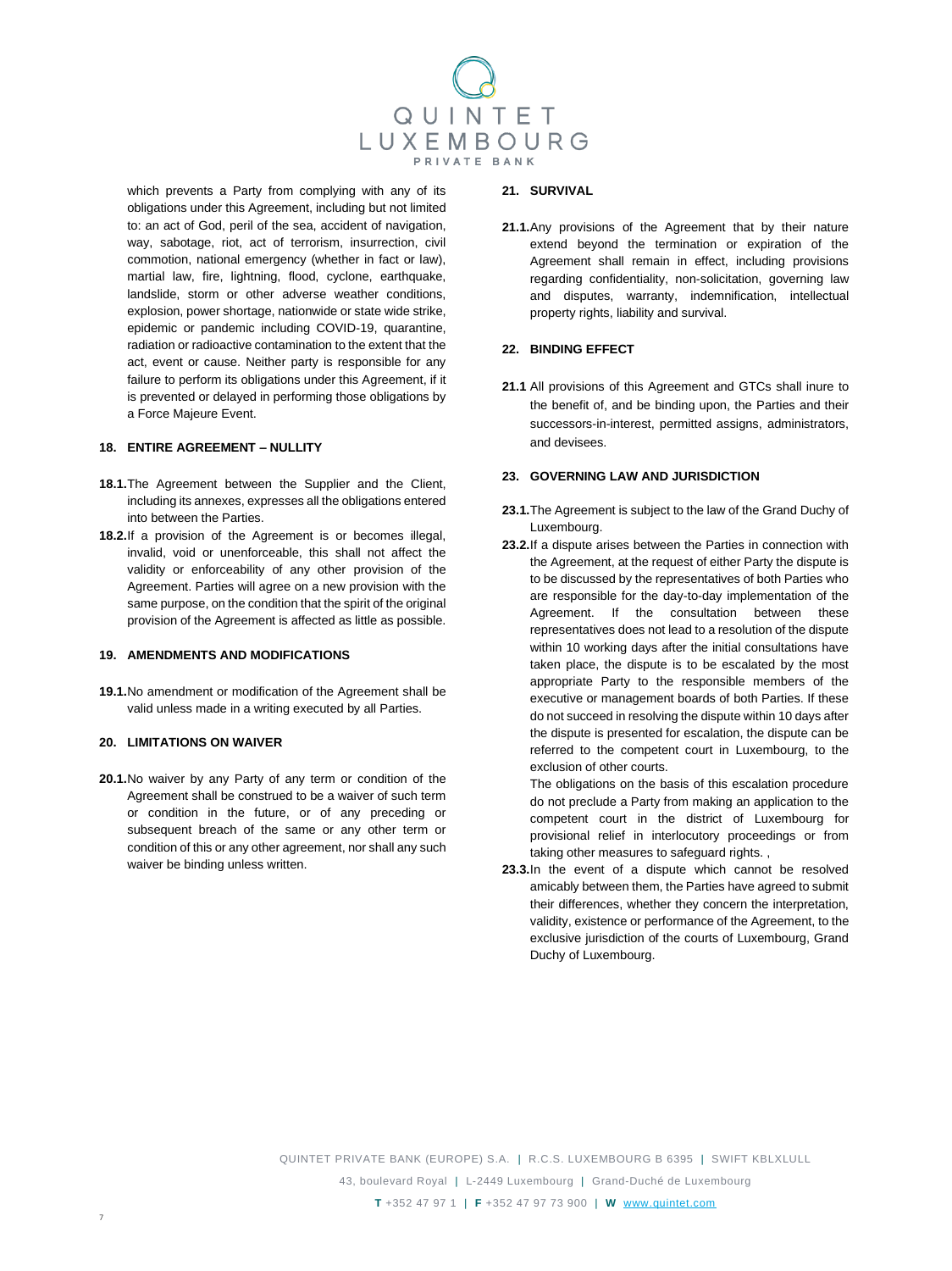

#### **APPENDIX: QUINTET SUPPLIER CODE OF CONDUCT**

The present appendix forms an integral part of the Agreement.

QUINTET PRIVATE BANK (EUROPE) S.A. | R.C.S. LUXEMBOURG B 6395 | SWIFT KBLXLULL 43, boulevard Royal | L-2449 Luxembourg | Grand-Duché de Luxembourg **T** +352 47 97 1 | **F** +352 47 97 73 900 | **W** [www.quintet.com](http://www.quintet.com/)

8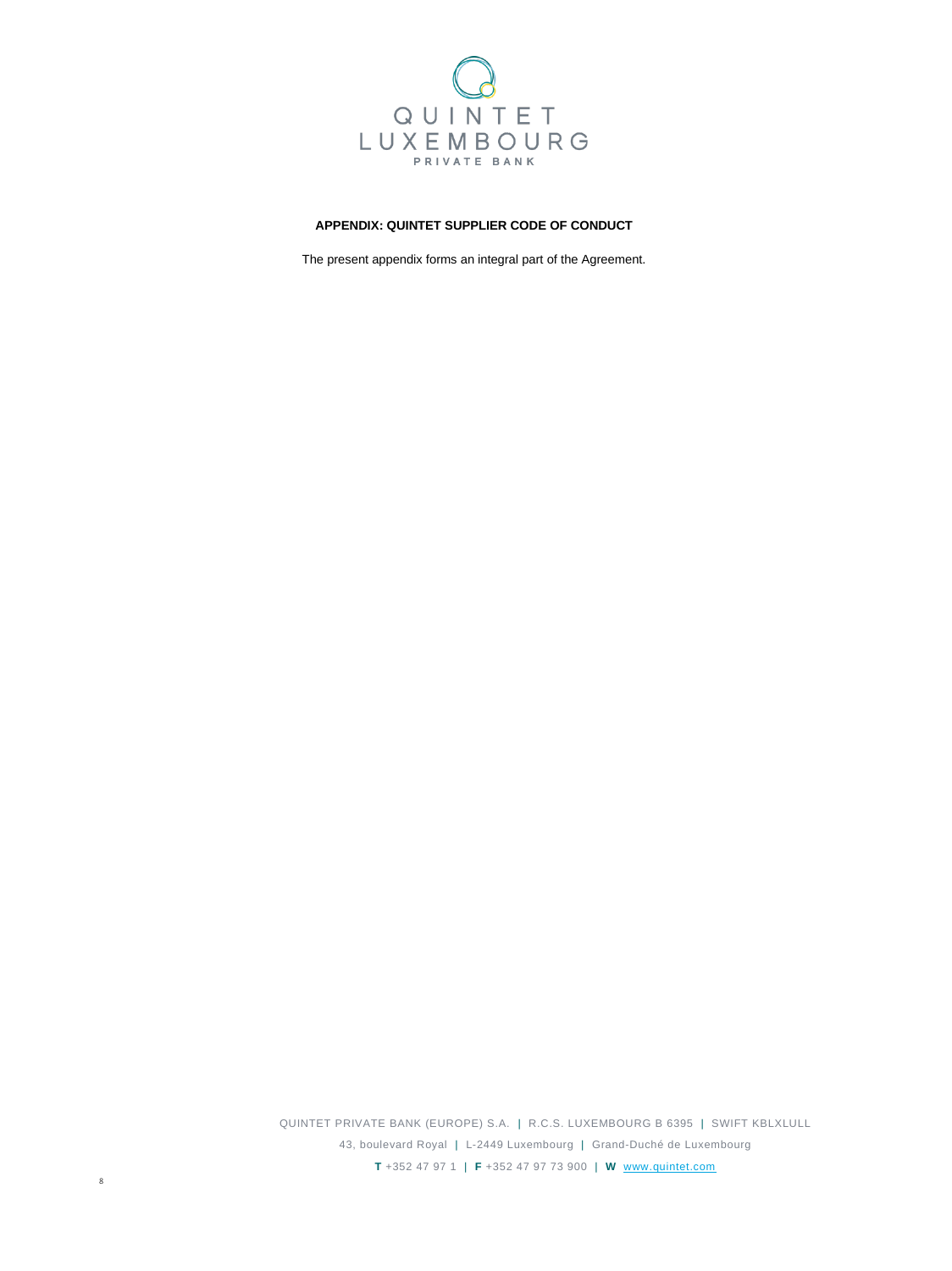

# **Supplier Code of Conduct**

Quintet Group is committed to operating our business according to the highest principles of ethical and professional conduct, so as to maximize our positive contribution to our clients, our society and our planet.

Quintet favours suppliers who share our principles and values and requires them to be familiar and comply with this Code, in accordance with all applicable international and local laws and regulations, as well as applicable industry standards.

The supplier Code is not exhaustive, and the contracts entered with each supplier may include additional policies and standards with which the supplier may comply with. In case of conflict between this Code and supplier contract with Quintet, the terms of the supplier contract will prevail.

Quintet reserves the right to request information from suppliers to ascertain compliance with this Code. Quintet also reserves the right to conduct an audit. In case a supplier fails to attain to its commitment, Quintet reserves the right to terminate the relationship or engage into corrective actions, depending on Quintet's risk assessment.

In particular, Quintet expects suppliers to comply with the following guidelines:

## **1. Business Ethics and Integrity**

Quintet expects its suppliers to maintain high integrity standards when conducting business.

- Quintet does not tolerate any form of bribery in any business dealings. Suppliers must not directly or indirectly offer, promise, give or accept a bribe or seek to extort a bribe either directly or indirectly.
- Suppliers must disclose all actual or potential conflict of interest.
- Suppliers shall compete fairly in the market place.
- Suppliers shall safeguard and do not disclose private or confidential information without being authorized to do so and make only proper use of such information.
- Suppliers may not engage in any form of fraud, corruption, money laundering or tax evasion.

## **2. People**

Quintet expects suppliers to abide by the United Nations Universal Declaration of Human Rights, as well as the Conventions of the International Labour Organization (ILO).

- Zero tolerance for child labour. Defined according to the ILO Conventions as minimum age shall not be less than age of completion of compulsory schooling and, in any case, shall not be less than 15 years.
- Suppliers shall not use forced labour. Defined as any type of work or service demanded from an individual under threat or any sort of punishment, not undertaken voluntarily. Suppliers will respect the right of workers to associate freely, join worker organizations of their own choosing, seek representation, and bargain collectively as permitted with applicable laws and regulations.